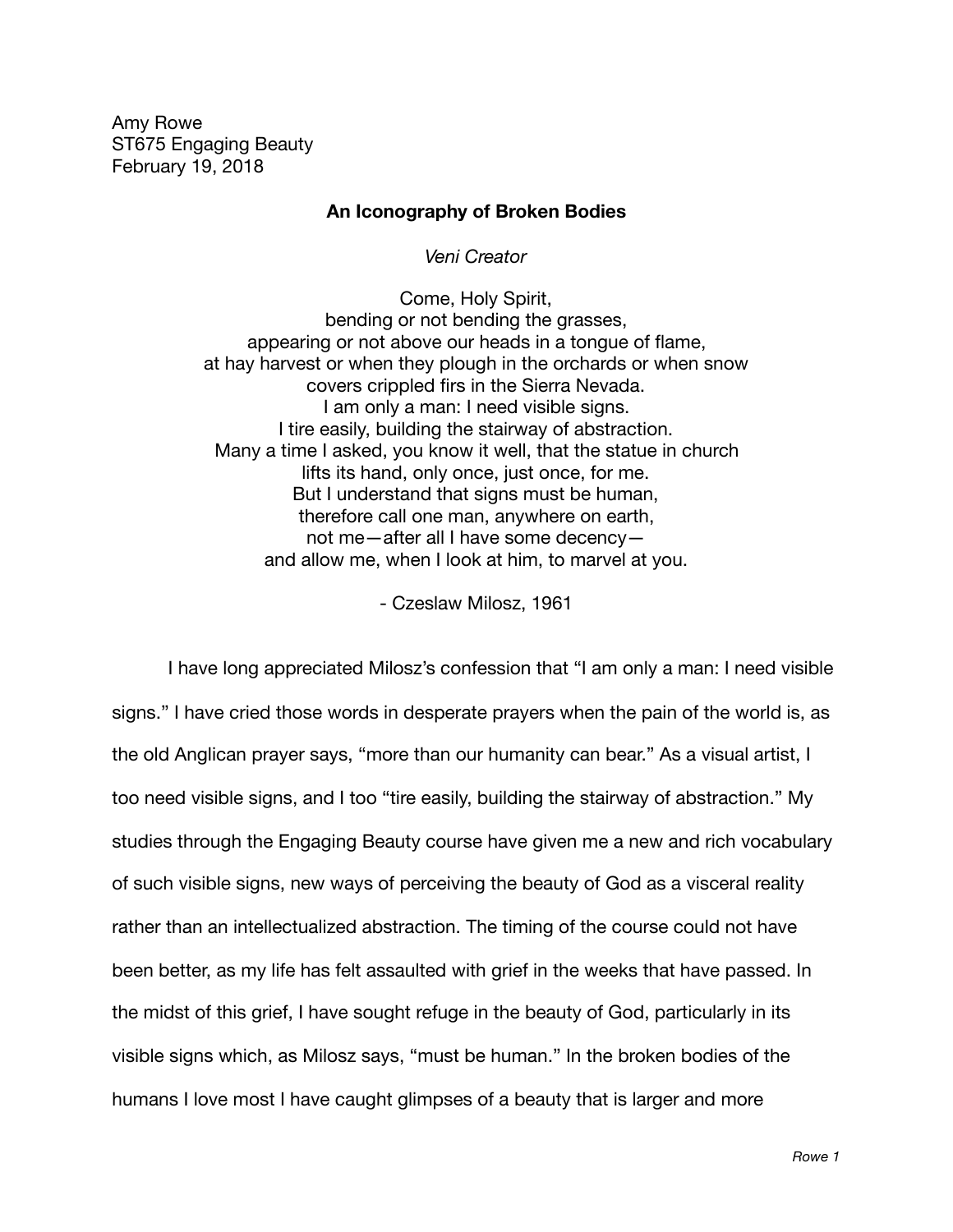enduring than the pain. The Orthodox understanding of icons, learned through this course, has provided a helpful framework for contemplating how broken bodies could possibly serve as icons of glory.

Orthodoxy contends that icons not only communicate but transform, bringing the Christian into a mystical encounter with the spiritual beauty to which the icon attests. And because this beauty is God himself, it differs greatly from worldly conceptions of beauty that limit its scope to only what is visually pleasing. Orthodox theologian Richard Viladesau quotes Karl Barth in describing this difference: "God's beauty embraces death as well as life, fear as well as joy, what we might call the ugly as well as what we might call the beautiful" (123). Embracing this divine beauty is a means of personal transformation, one that Viladesau calls a "converted sense of beauty" (124). In this converted sense, one comes to see beauty as inherently cruciform, encompassing even the self-denial, suffering, and death of Jesus in fulfillment of God's loving desire to restore all things. And thus, as one's sense of beauty is converted, and as one seeks to behold, internalize, and imitate the divine beauty, one "can see the beauty in loving what appears lost, sinful, unlovable, ugly" (Viladesau 125).

Icons portray this converted sense of beauty in the imperfection of their imagery. Iconographers do not aim for factual representations of the seen world; in fact, the figures they portray may "look wooden and flat," repelling the viewer with their disfigured proportions and reversed perspective. The beauty of icons "does not always meet human standards. Rather, it is a transfigured beauty, a beauty that demands our death and resurrection before we can appreciate it fully. An icon draws us into God's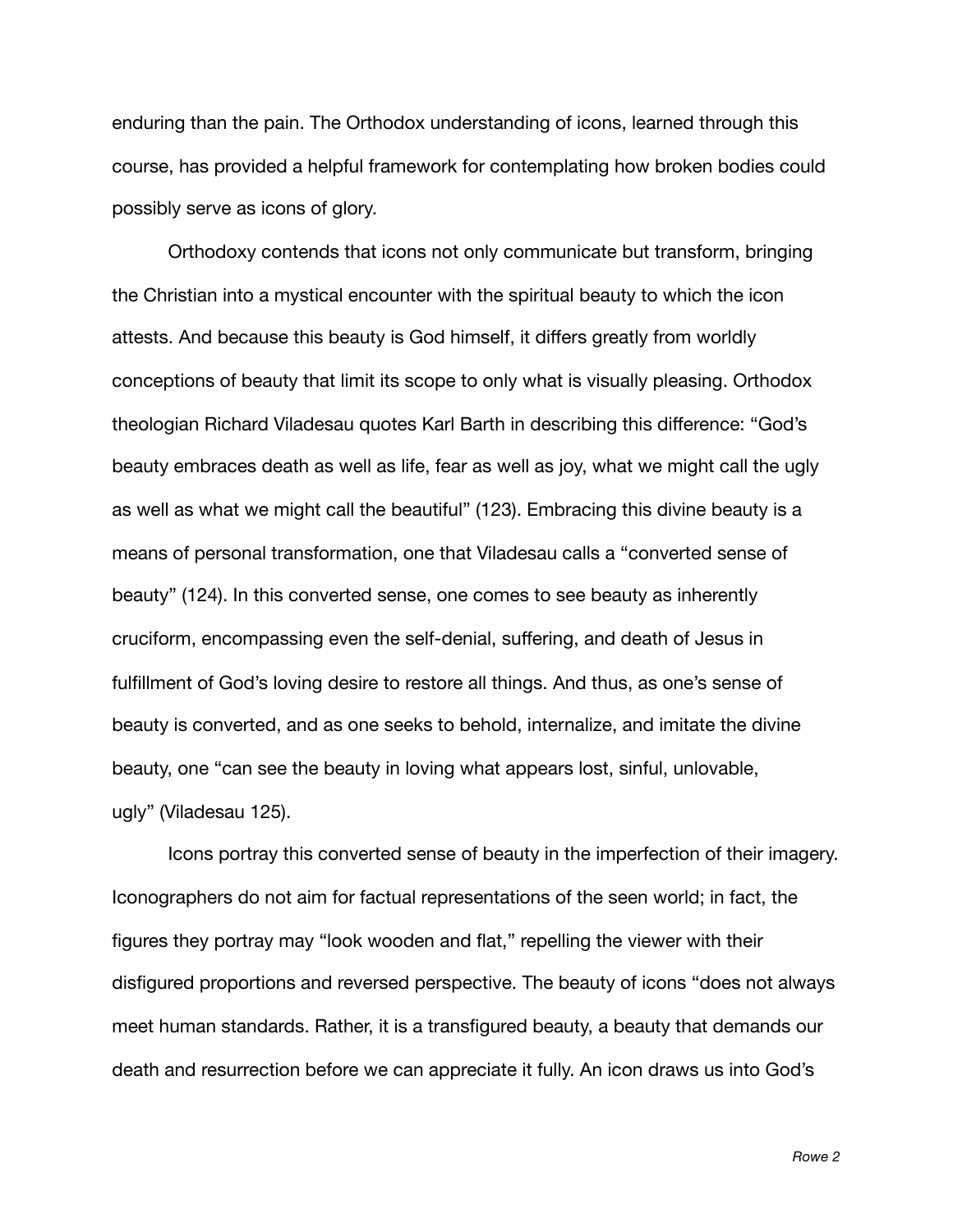beauty, and God's beauty is the beauty of creation as well as re-creation" (Burgess 161).

The beauty of icons, then, is one of hiddenness and revelation. Like the wardrobe in *The Lion, the Witch, and the Wardrobe*, icons beckon us toward an unseen realm more beautiful than that which is seen, more real than that which we can touch, crammed with "pleasures forevermore" which are the "beautiful inheritance" of all the king's worshippers (Psalm 16:11, 6). In this unseen realm to which the icon opens, God reigns "in the beauty of holiness" and we are invited to "bow before the beauty of God" (Psalm 96:9, KJV and The Message, respectively). But this beauty is hidden in the ordinary stuff of paint and wood, of misshapen figures and skewed perspectives and ambiguous light sources. It is revealed not by looking upon, but by looking through, just as Narnia is revealed only as a child plays her way through the wardrobe in a game of hide and seek.

A friend who is an Orthodox priest once told me how his children love to arrive early at church with him on Sundays. As he unlocks the doors and prepares the sanctuary, his children run around the empty building, kissing various icons and skipping through sacred spaces with the same sort of playful abandon that marked Lucy's first stumbling into Narnia. It is a holy hide-and-seek, as those who seek a glimpse of God's kingdom "become like children" to find it hidden and revealed just beyond the icon in their midst (Matthew 18:3). They are like Jesus, who asks incredulously, "Why were you looking for me? Did you not know that I must be in my Father's house?" (Luke 2:49). The children are at home in their Father's house, skipping among images that point to the beauty of God, their kisses displaying a childlike

*Rowe 3*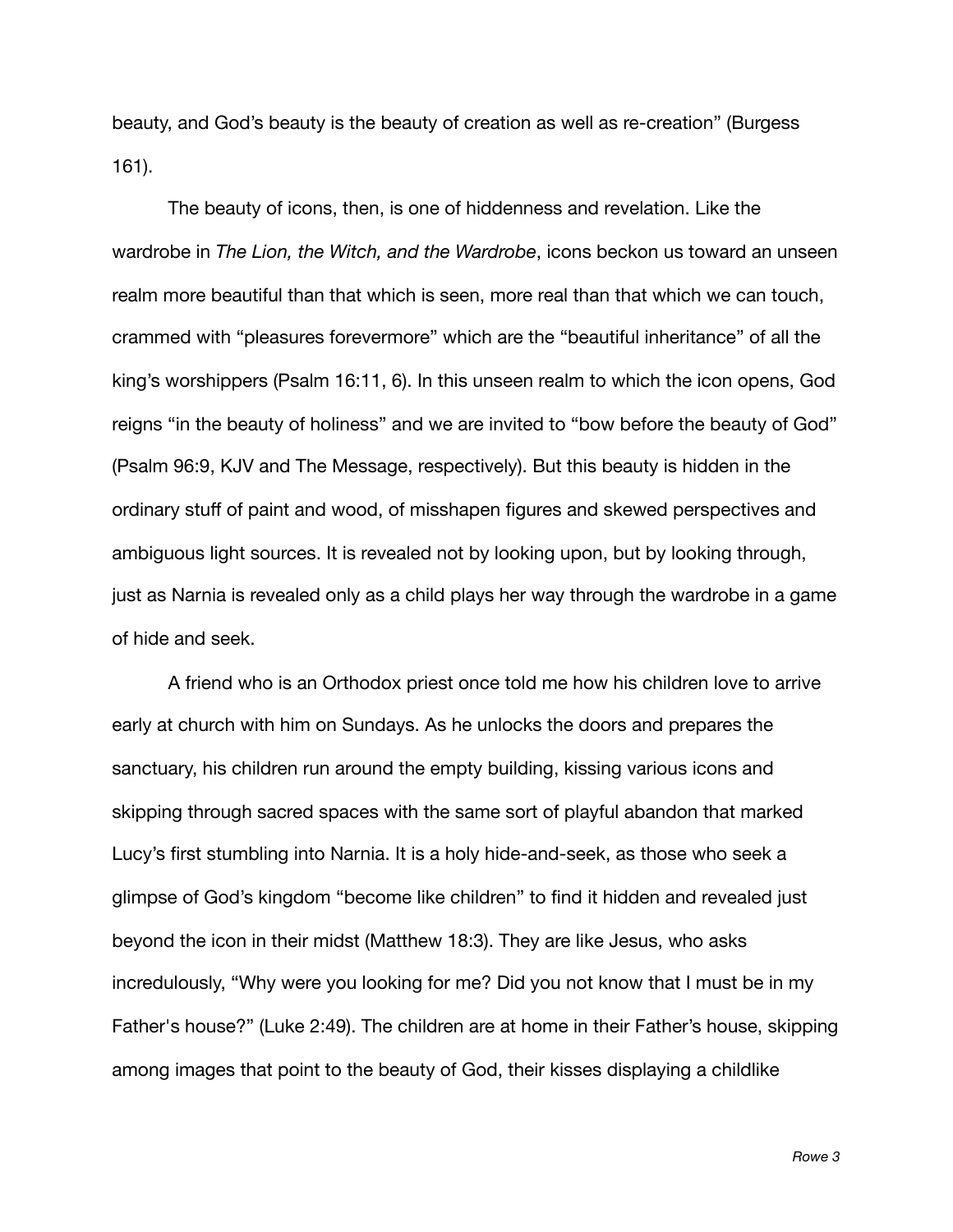affection for God's kingdom. They demonstrate what reformed theologian John Burgess writes: "an icon becomes beautiful as worshippers interact with it" (162).

Orthodox poet Scott Cairns illustrates this hide-and-seek in his *Idiot Psalms,*  using playful language to describe the beauty of restoration hidden even in frailty and suffering. His "Idiot Psalm 9" contemplates a slow transition from winter to spring. "Brief thaw turned ragged March extending, . . . into yet another ragged April / Brief shoots of new green trampled underfoot / by sleet, and lo, accumulating weather, moot, / sore-clipped—spring flowers tattered with the cold." Spring's affirmations of life —"new green," "spring flowers"—are "trampled" and "tattered" by an unrelenting winter. The natural world thus mirrors the liturgical world of the same months, during which Christians observe the frozen penitence of Lent and await the permanent thaw of the resurrection. Cairns concludes his poem with the hosanna cry of Palm Sunday: "*Lord*, we say, *have mercy on us*, by which / each idiot more nearly means to plead / *O Silent One Unspeaking, save me*." The poet responds to the silent cold with a longing for spring, evidencing faith in the ultimate triumph of beauty and life.

Hidden within the brokenness of the world lies the kingdom of God. Hidden in the cold death of winter is the green life of spring. If this beautiful reality is hidden within the created world, as Cairns' poem suggests, then is it also hidden within humans themselves, within the pinnacle of God's created order? Cairns' "Idiot Psalm 7" seems to answer yes. He describes an unceasing accumulation of the "fraught perplexities" of ordinary human life: "The aging Labrador's stiff leg won't / let her climb the stair. Our neighbor's late / C-section has brought fresh heartbreak home. / I swear the very air smells of tar or creosote, maybe / tire rubber burning." These images of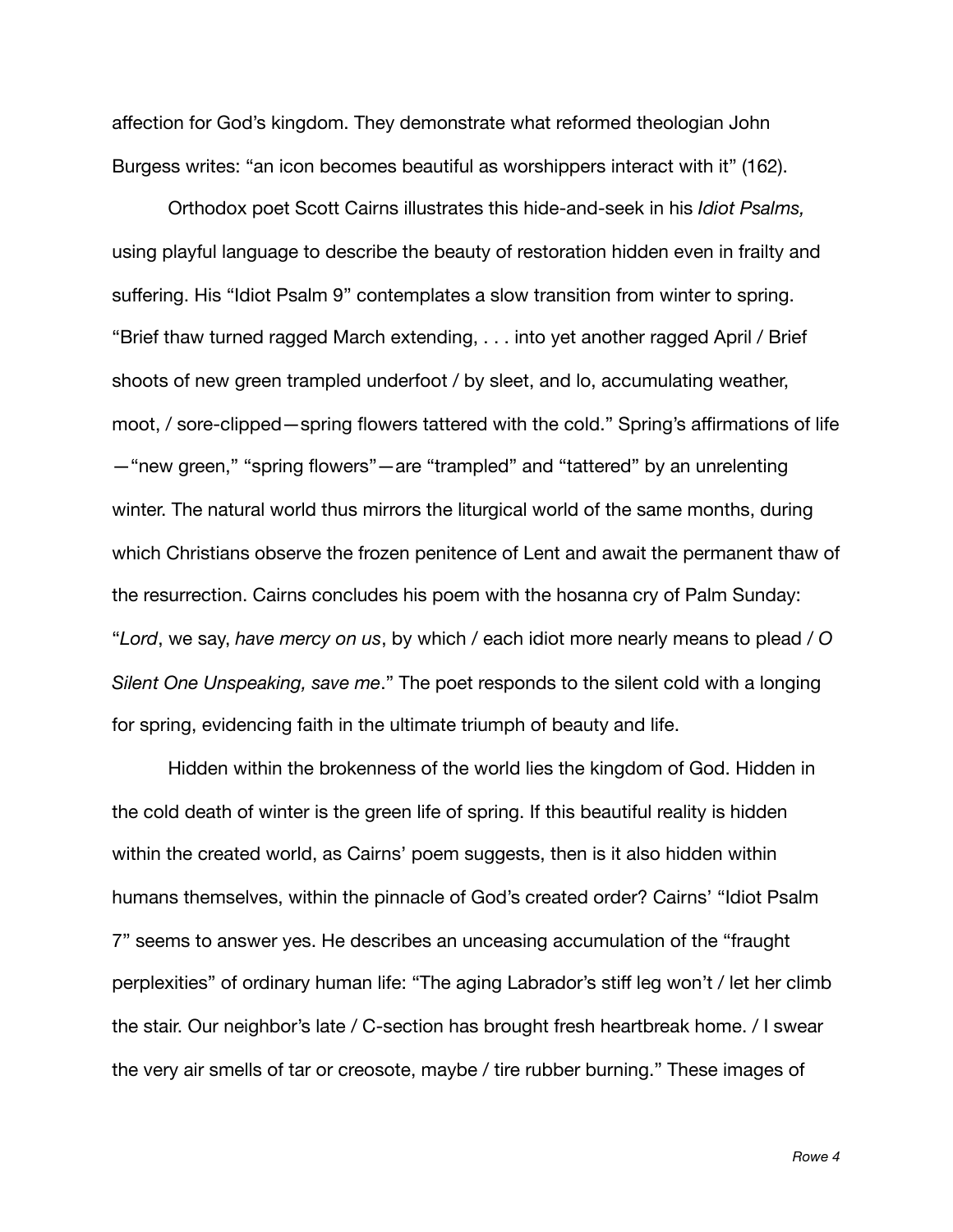death and degradation lead the psalmist to plead finally, "A little help!" Though the images of the psalm are not beautiful in any conventional sense, they evoke a fervent cry to God, and as such, point to a faith in the beauty beyond their pain. In this way, they demonstrate Viladesau's "converted sense of beauty" in which even painful images of loss are gateways to a hope of restoration. And thus, these broken places trampled flowers, decaying bodies, frustrated pregnancies—are a sort of iconography, a beauty of hiddenness and revelation, drawing us toward a transfigured realm just beyond what appears plain, ugly, wounded, and weak.

But how can this be? Surely God does not look at the "fresh heartbreak" of a late caesarean and call it beautiful. Surely he does not watch as our bodies age and decay, our memories fade, our children suffer, our marriages crumble, and proclaim as good what is so obviously broken and bad in the world. What are we to make of the universal experience of the brokenness of human bodies? How might they serve as icons to a transfigured reality that could possibly be called beautiful?

Theologian Jonathan Edwards' writings on beauty provide clarity. Though in no sense an Orthodox Christian, Edwards nonetheless viewed the world through a remarkably iconographic lens. He was deeply attuned to the beauty of the natural world and of the God who created it for his pleasure. For Edwards, all of the world was an icon of the incomparable beauty of God, in which humans function as "the consciousness of creation," the only beings able to worship and reflect and create (Lane 41). To humans alone God gives the tremendous privilege of not only beholding and enjoying, but also actively enlarging, God's beauty in the world. This act of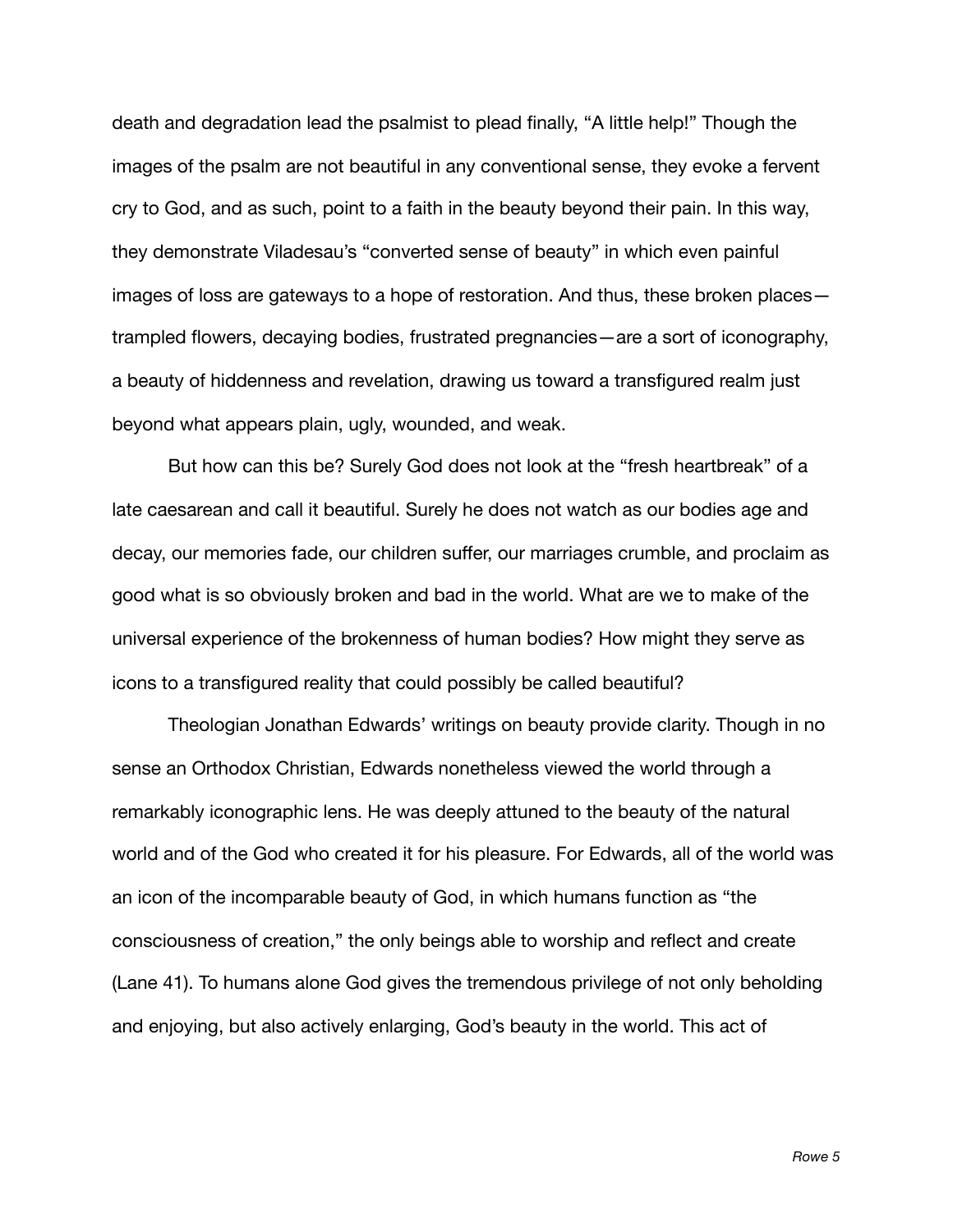enlargement is the aim of the Christian life, one of relentless magnification of the splendor of God.

Humans are the consciousness of creation, yes. But part of that consciousness is a consciousness that all is not as it should be. The world which God made, the world which humans behold, the world whose ordinary stuff becomes crafted into icons, is visibly busted and bent. Any honest consciousness of creation must include a consciousness of its pain. Just as humans alone are granted the unique role of enlarging God's beauty through creative acts, they alone also uniquely articulate the agony of pain through liturgies of loss, through creative expressions of lament. What does Edwards have to say about this aspect of humanity as the consciousness of creation? Could human suffering—like human praise and industry and creativity and relationships—somehow expand the reach of God's beauty in the world? Could even the brokenness of the human body serve as an icon to a transfigured reality?

The answer for Edwards is a resounding yes. Any apparent discord between the beauty of God and the pain of the world is resolved in the cross of Jesus. Belden Lane summarizes Edwards' conviction:

He knew that God's most astonishing beauty lies hidden in the earth's suffering, because the anguish of nature points to the agony of the cross. . . . Obviously it is a long stretch, by any reach of the imagination, to discern beauty in the midst of pain. But once again it is the 'new sense' imparted by God's spirit that makes this discernment possible. The new capacity for perceiving God's beauty makes one simultaneously more sensitive to deformity, more attentive to the distorting of God's mirrored loveliness. It breeds a resistance to the disfiguring of the world's beauty as well as an identification with that which is most disfigured. Beauty requires this, for it is the nature of God's beauty never to be static. God continually reaches out to beautify, to embrace in love, to reclaim what is lost. In the strange beauty of the cross, we perceive the extent to which God goes in assuming the full brokenness of creation. Here we grasp most dramatically God's disposition to communicate with reckless longing. Edwards found Christ's highest beauty in 'the greatest degree of his humiliation.' 'Never [more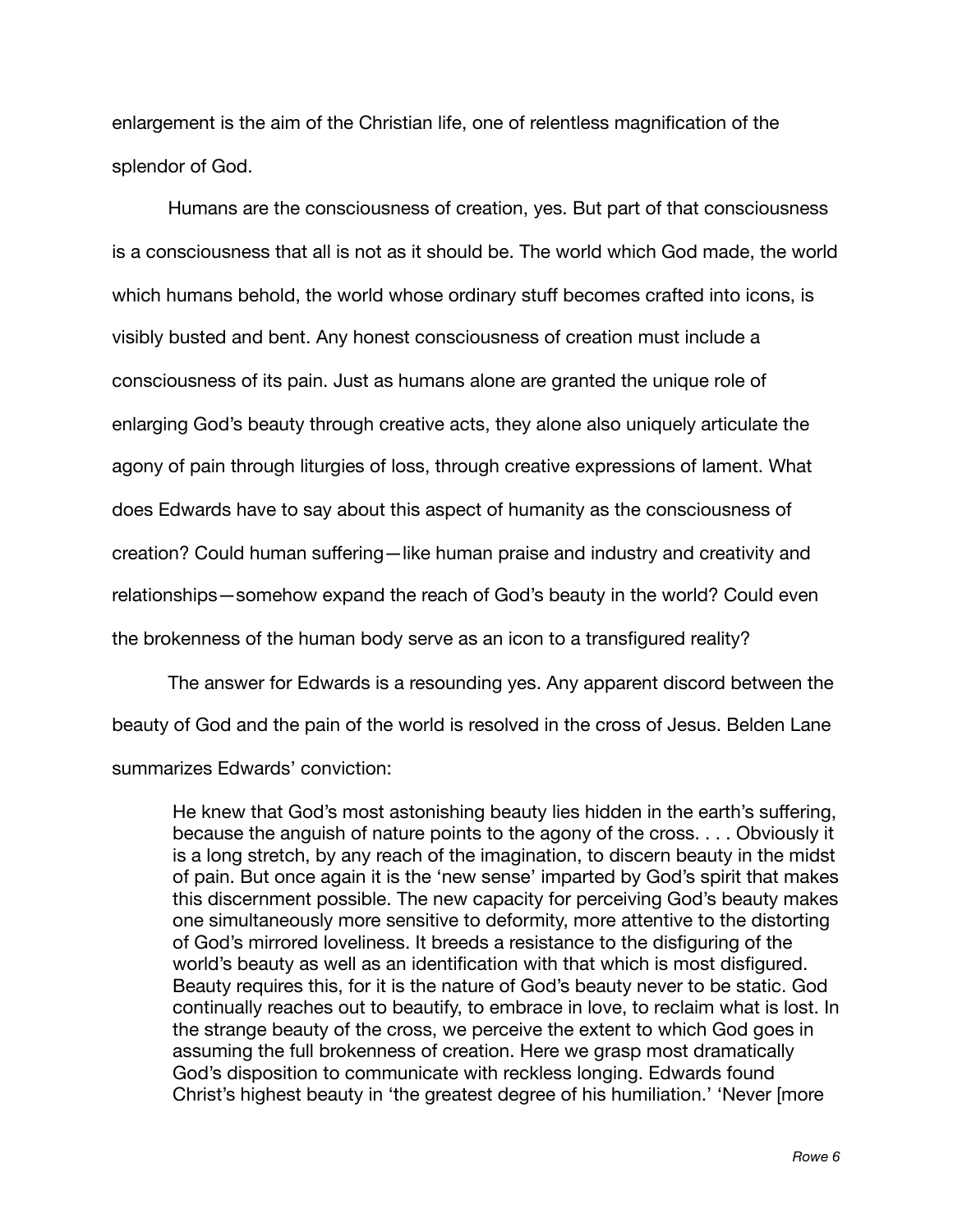than at the cross] was his divine glory and majesty covered with so thick and dark a veil . . . yet never was his divine glory so manifested by by any act of his, as in that act of yielding himself up to these sufferings.'" (Lane 39-40)

For Edwards, then, even pain has its place within the beauty of God. Even the humiliation of Jesus and the suffering of the earth are encompassed within a larger beauty. This larger beauty is one of hiddenness and revelation, in which "so thick and dark a veil" hides a glorious revelation of self-giving love.

According to Edwards, inherent in this sort of beauty is "reckless longing." Hiddenness evokes longing for the beauty beyond the pain. This same longing is evident in Cairns' cries of "a little help!" and "save me" in his Idiot Psalms. It is evident in Lucy's yearning to return to Narnia, and in any child's game of hide and seek, in which the hiddenness of beloved playmates intensifies the delight of their pursuit. In "The Weight of Glory," C.S. Lewis describes this longing as "the scent of a flower we have not found, the echo of a tune we have not yet heard, news from a country we have never yet visited" (Lewis 287). He goes on to describe a "longing to be reunited with something in the universe from which we now feel cut off, to be on the inside of some door which we have always seen from the outside. . . . We want something else which can hardly be put into words—to be united with the beauty we see, to pass into it, to receive it into ourselves, to bathe in it, to become part of it" (Lewis 291).

The hiddenness of beauty within a world of pain stirs the ache of longing in those who allow their gaze to behold what is broken as an icon of a transfigured reality. In viewing the pain of human existence and allowing oneself to be moved by it one acts as Edwards' "consciousness of creation." One consents to ontological beauty of God and declares with sorrow and anger and yearning that this world is not as it was meant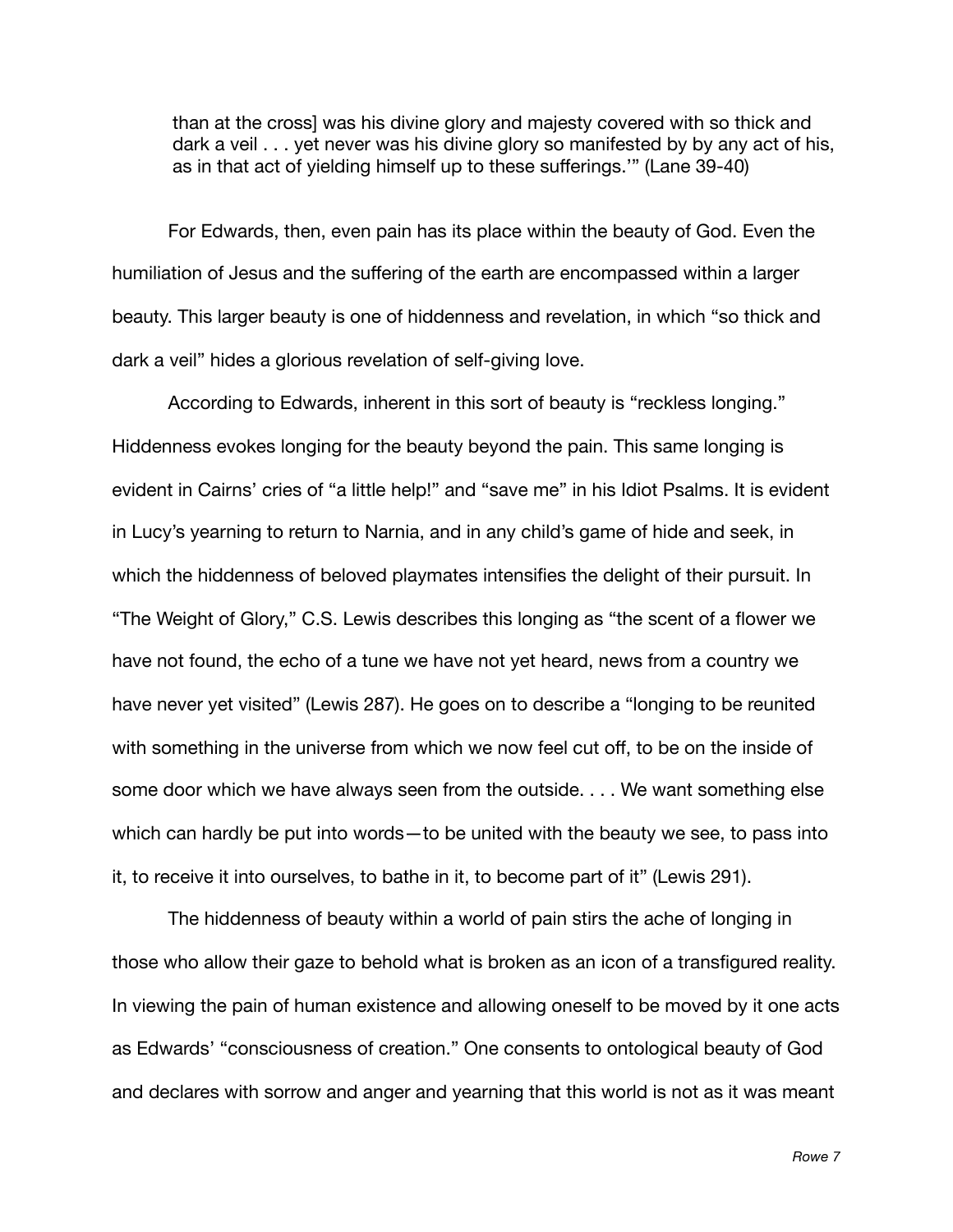to be, that its pain is a "distort[ion] of God's mirrored loveliness" (Lane 40). Such a gaze is foolish, voyeuristic, even cruel apart from the revelation of God in Jesus Christ. But in Jesus, we see hiddenness and revelation at their fullest and most beautiful: the glory of resurrection hidden in the agony of the cross, the renewal of all things hidden in the groaning of creation.

And thus even what is broken can serve an iconographic function for those who possess what Viladesau calls a "converted sense of beauty," what Edwards refers to as a "new sense." For those with eyes to see, for those willing to seek the kingdom as a child, there is beauty hidden even in the deep pain of the world. We who believe the gospel worship a resurrected Jesus whose glorified body is eternally pierced by holes and marked by scars. We feast on a body broken and drink from a cup of shed blood in the eucharist. As we do, we express to Jesus the hungry longing of Maurice Sendak's Wild Things: "Please don't go—we'll eat you up—we love you so." To worship the resurrected Jesus through icons of pain and suffering is hunger and thirst for a transfigured reality.

By the same token, the broken bodies of people we love can serve as icons of another realm, stirring our longings for resurrection and affirming our sense that the pain of this world is not the end of the story. I have encountered an unusual number of such icons since taking the Engaging Beauty intensive last month. Each of them has fanned my longing for a God of redemption. The experiences from our class—where my fellow classmate-pilgrims and I wept and sang and yearned together for "a better country" (Hebrews 11:6)—have become places of refuge, safe havens in which the beauty of God feels slightly nearer.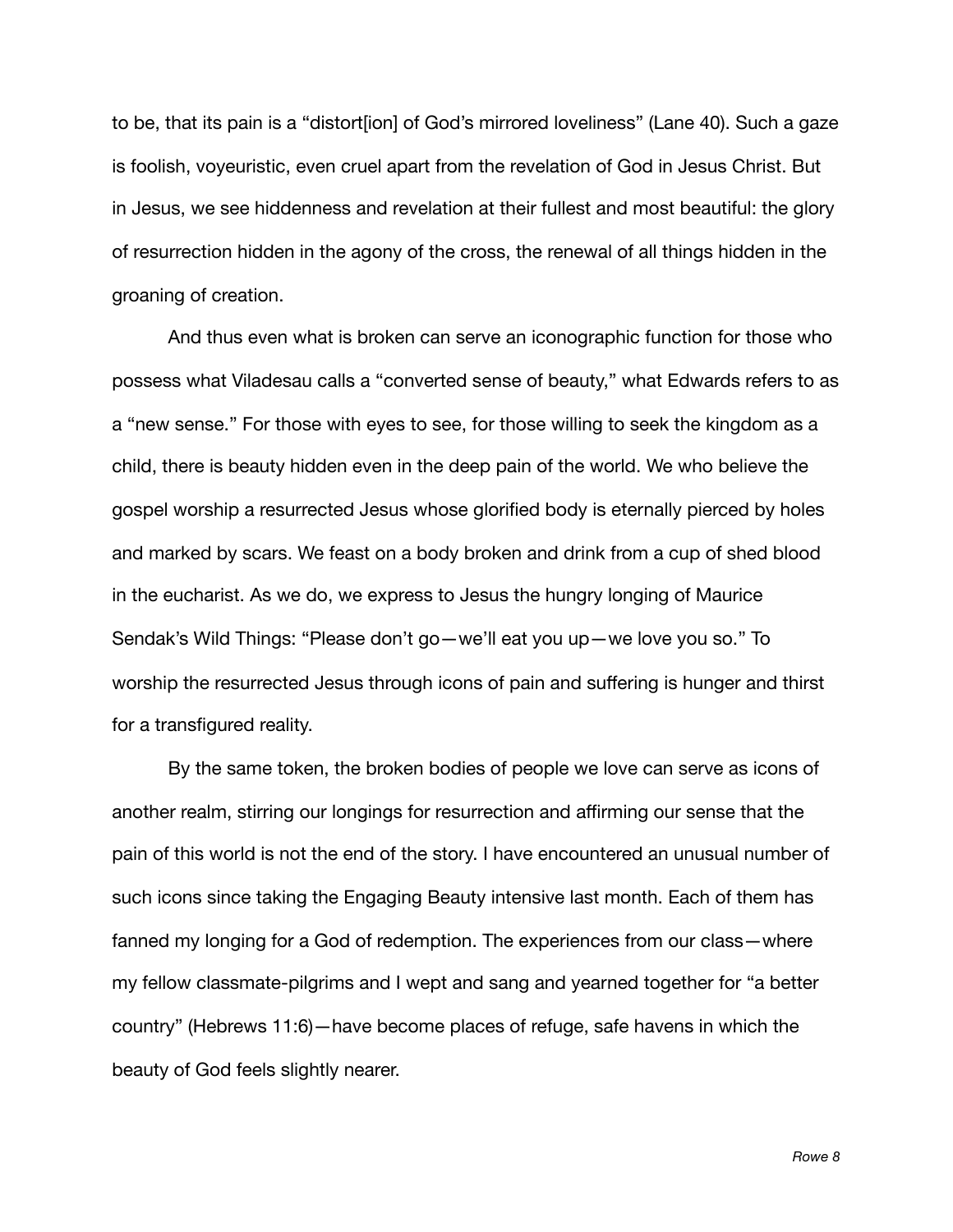One of these experiences happened during the class itself. On my fifteenth wedding anniversary, I found myself sitting in a seminary classroom hundreds of miles from my husband and children. While I watched snow fall outside my classroom windows and discussed the beauty of God, my husband was back home, tending to our children who were racked with fevers and vomiting uncontrollably. He had barely slept, his days and nights consumed with seemingly endless repetitions of holding back sweaty hair and drying tears and washing sheets. Our anniversary, like our marriage on most days, was devoid of all sentimentality, stripped to its most essential elements: a God who calls us beloved, children who challenge us to self-giving love, shared liturgies of laundry and dishes and wounding and forgiving. As Dr. K read Song of Songs over the class, I thought of my husband's body, exhausted as he tended to our children's pain and enabled my studies. This marriage has been a like an icon, a flawed image of the transfigured reality of an unfailingly faithful Christ and His beloved bride, of a body willingly broken for me and taken into my own.

On that same anniversary, my sister was diagnosed with a rapidly spreading breast cancer. Over the weeks that followed, we learned more details of her diagnosis and the many ways it would painfully disrupt her capacity to mother her three young children. Her first round of chemotherapy was scheduled for Ash Wednesday, a fitting liturgical coincidence for an event which had so awakened our family to the reality of our frailty.

That Ash Wednesday, I knelt in an almost empty church and cried for my sister who was settling in for treatment on the other side of the continent. I received the ashes on a sweaty forehead, received the words "from dust were you made, and to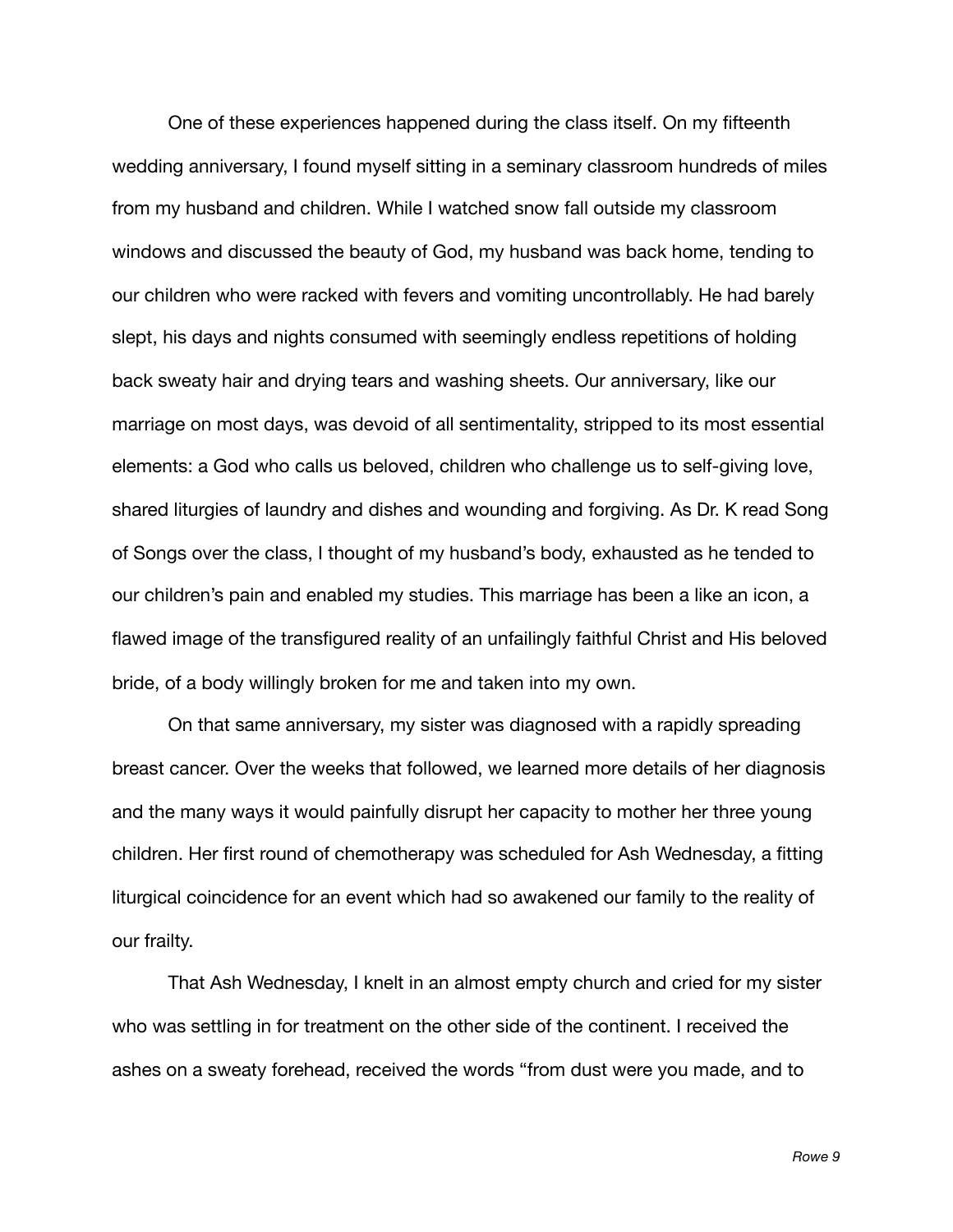dust you shall return" with sorrow. Then I left the church quickly in order to take my son, John, to what I thought would be a routine doctor's visit. But this routine visit quickly turned into hours of labs and worried conversations, ending in our pediatrician's recommendation that we go directly to the emergency room. There, I was told that my son had Type 1 Diabetes, and that his severely elevated blood sugar meant his body was approaching a dangerous, toxic state called diabetic ketoacidosis. I learned that his immune system had staged an attack on his pancreas, destroying the insulin that kept him healthy, and that his asthma medications, while keeping his airways open, had likely aided the assault on his pancreas.

It was a diagnosis that carried lifelong implications. Every day, for the rest of John's life, he would have to check his blood sugar multiple times a day and inject himself with the insulin that his body had forgotten how to make. Eating would require vigilance, calculating the carbohydrate content of every bite of food, scheduling meals and snacks to coincide with insulin. Every school he would ever attend, every team he would ever play on, every girl he would eventually date, would need to know the symptoms of diabetic emergency and how to rescue him from a seizure. The diagnosis was devastating.

Late that night, after what felt like constant needle pricks and blood draws and a flood of resistant tears, my son finally collapsed in my arms in his hospital bed and began to take the deep breaths that signaled his body was yielding to sleep. I stroked his hair and spoke in the hushed tones usually reserved for calming nightmares. I reassured him that he could rest in my arms just as he was, and reminded him gently that in a few hours, another nurse would come to draw blood again, and that very soon

*Rowe 10*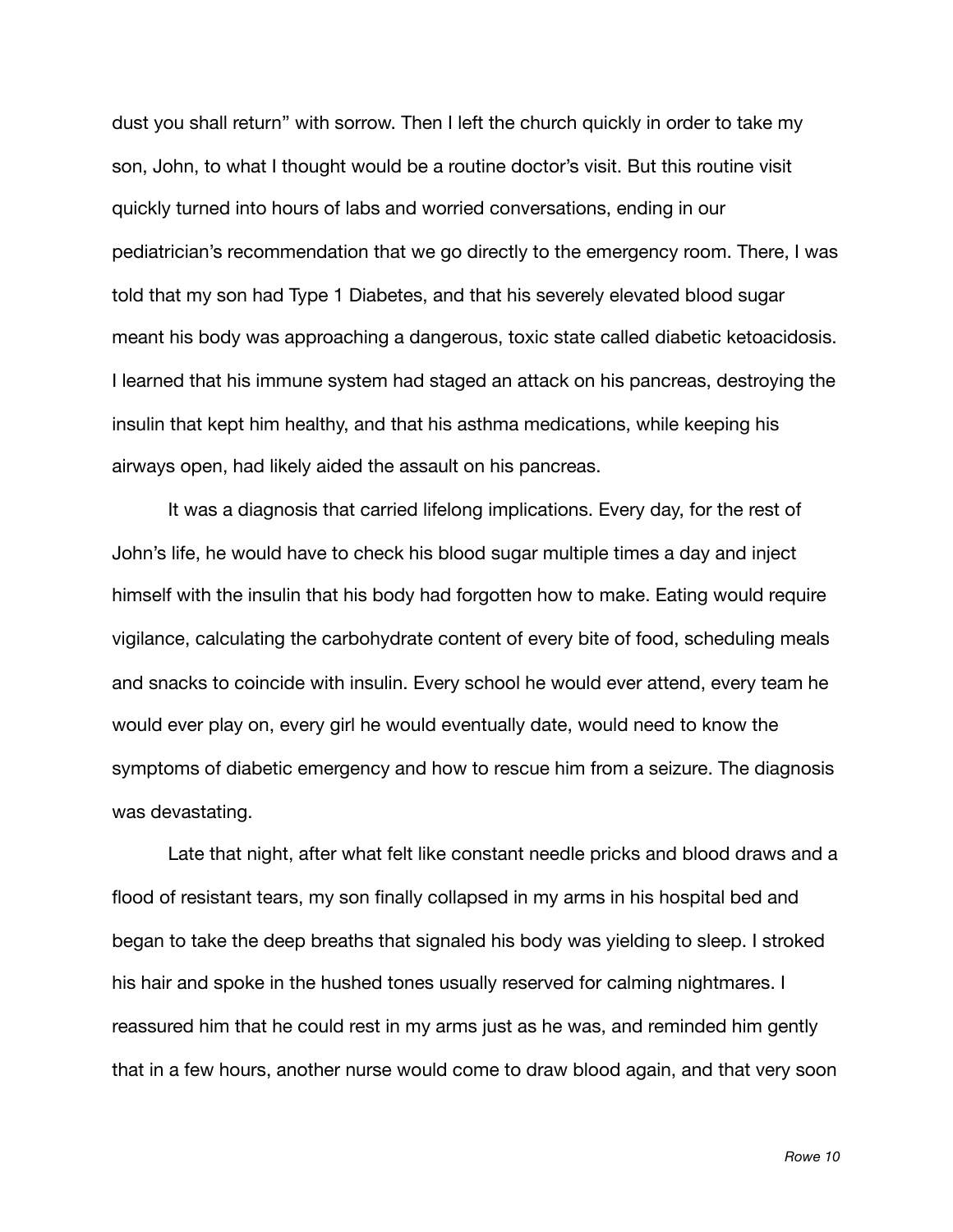I would learn how to draw his blood as well, and that this new rhythm of piercing his body would continue even after we were released from the hospital.

"Until when?" he asked, sleepily.

For a moment, I couldn't speak. The answer, of course, was forever. Long after my son would grow up and leave my care, he would still be piercing his skin with needles every day, drawing blood and injecting insulin to stay alive.

Finally, my words pushed through the grief, and I whispered, "Always, John." In that moment, it seemed as though my words signed a cross of ashes over his life, and I spoke the reality of brokenness and mortality to a six year old child who had never had reason to contemplate it before. I saw his face fall in comprehension. *From dust you were made, John*—your body is frail and imperfect and has forgotten what it was made to do, and your life will always be hemmed in by its weaknesses and limits. *And to dust you shall return, John*—you have probably never considered that your life has an "always" until this moment, that your days will stretch through boyhood into manhood into old age, that your life will continue far beyond the safety of your family all the way to your moment of death. And yes, sweet boy, someday you will die.

He sobbed like he had never sobbed in his life, huge and shaking and soaking through my sweater, the realization not only of illness but of frailty and death, of the human condition. And I sobbed with him, because there is no pain for like the pain of one's children's, a pain that God the Father well knows.

And yet even the broken body of my son drew me toward the beauty of God, beckoned me like an icon, like a wardrobe, toward a realm where all my longings for wholeness would be satisfied. That ugly hospital room and our tear-soaked clothes and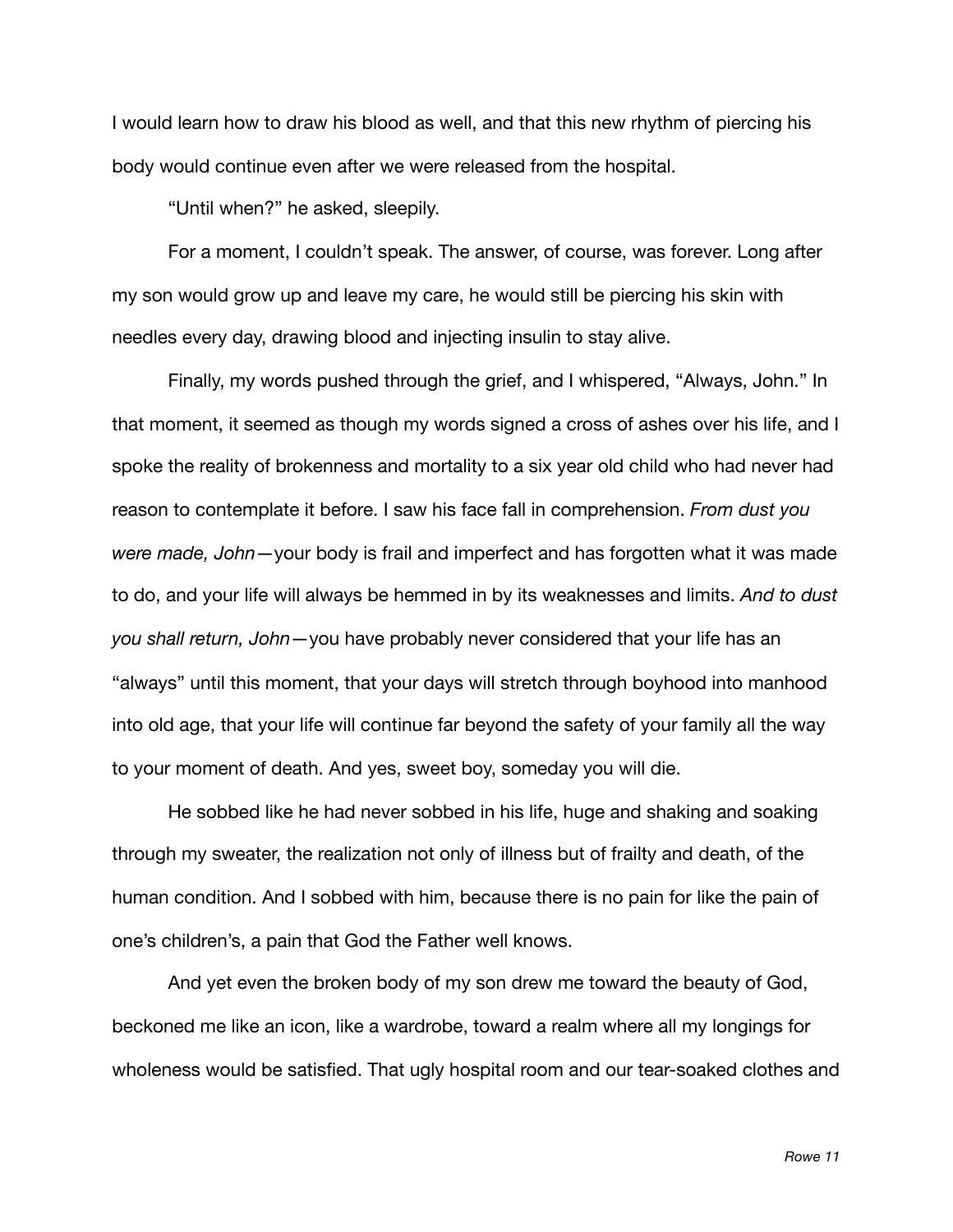the sweaty streak of ash still stubbornly stuck on my forehead evoked a deeper longing for resurrection than anything in my life to that point. I yearned for my boy's broken body to be resurrected in brilliance, every finger prick a point of light, just as Jesus' resurrected body bore the evidence of his piercing. I felt more acutely the sorrow of a suffering world, of a disfigurement of the beauty God had intended, and a deep longing for "everything sad to come untrue," as my son's children's bible describes the coming redemption.

My husband's faithful sacrifice and my son's broken body are icons to me of a world unseen, hiding within their weakness and mortality the hope of glory, just as Ash Wednesday's ashes hide within them the triumphant palms of Palm Sunday. Beyond my immediate family, the whole world is packed with other icons of brokenness. By their imperfections, these icons fuel a holy hunger, a sacred hide-and-seek for a hidden perfection which longs to be found and consumed. "At present we are on the outside of the world, the wrong side of the door. . . . But the leaves of the New Testament are rustling with the rumor that it will not always be so. Some day, God willing, we shall get *in*" (Lewis 291). Until we do, these broken bodies beckon me to keep knocking at the door.